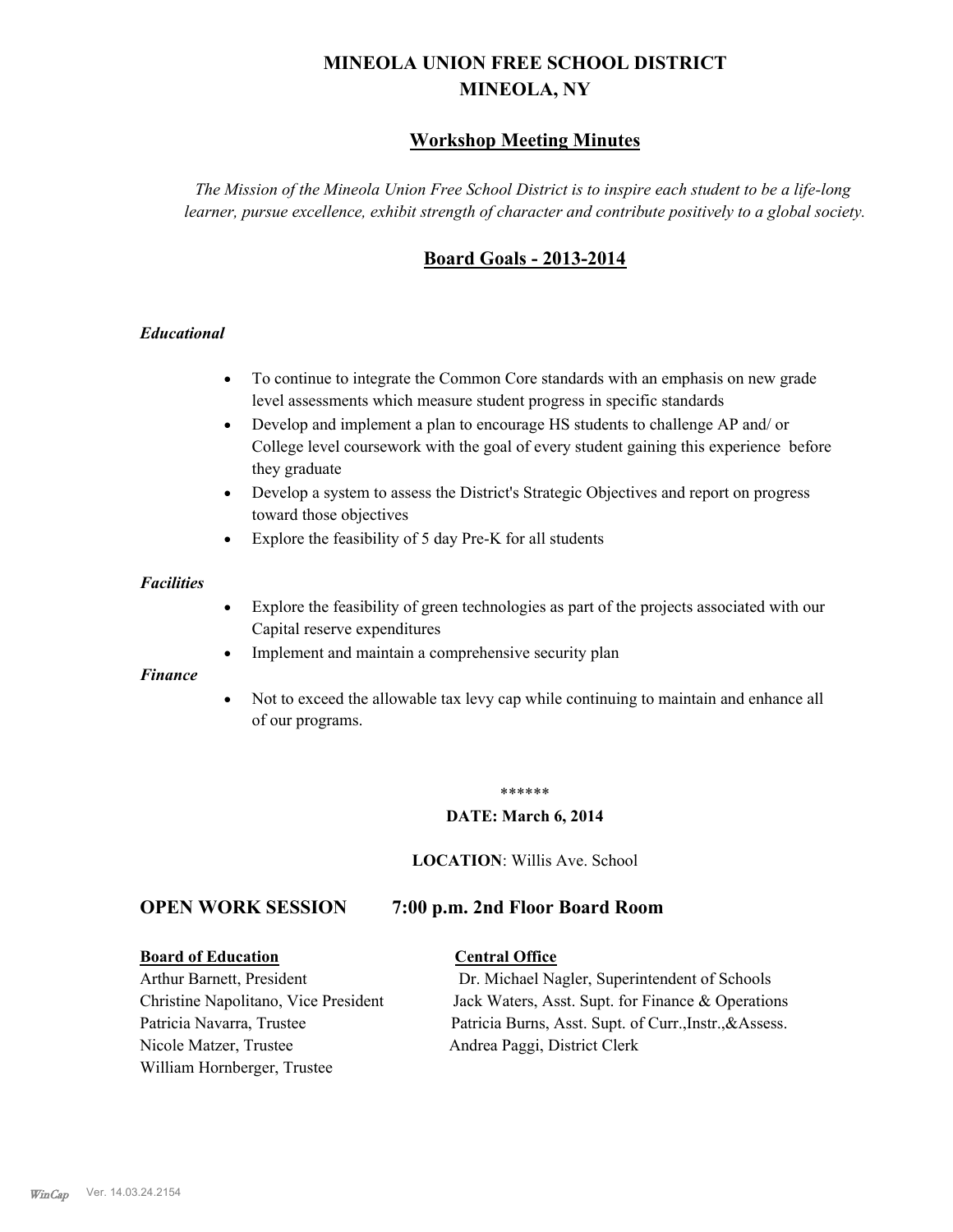**A. Call to Order- 7:05pm**

- **B. Pledge of Allegiance**
- **C. Reading of Mission-** Dr. Nagler
- **D. Moment of Silent Meditation**
- **E. Dais & Visitor Introductions**

## **F. High School Student Organization Report**

There was no SO report this evening.

## **G. BOE Reports**

## **a. Comments from Board Trustees**

Ms. Napolitano attended Choral Night which was wonderful and noted that each of the patriotic numbers performed received standing ovations.

Ms. Navarra stated that she had just dropped off her daughter at the high school for the vigil for the two students, who graduated in June that died on Wednesday morning in a car accident. Ms. Navarra reflected on the joy of students just few months ago at graduation and how tonight they come together in sadness to support one another.

Ms. Matzer sends her condolences to the families of the two boys as well. On a lighter note, Ms. Matzer attended Hampton Street Bingo and Choral Night at the High School which was a great night.

## **b. Comments from Board President**

Mr. Barnett stated that he read about the proposed changes for the SAT. The College Board is teaming with the Khan Academy. The current 9th graders will be the first group to take the new SATs. Mr. Barnett attended Bingo Night at Hampton and it was a full house. He stated that he also attended Choral Night and it was a great show and was standing room only.

## **c. Comments from Superintendent**

The Superintendent sends his condolences to the families of the two boys who died yesterday. He stated that the High School always rallies together with love and support during these difficult times. Dr. Nagler added that Mr. Escobar shows great leadership at times like these, even though he is hurting as well.

The Superintendent stated that Choral night was great. He added that the 4th grade did a great job. Dr. Nagler stated that he would like to see the Treble Chorus to sing "Let It Go" from Frozen in upcoming shows. At this time Dr. Nagler introduced Mr. DeLuca for a special presentation. Mr. DeLuca stated that the High School production of "The Wedding Singer" will take place on 3/21 at 7:30pm and 3/22 at 2:00 and 7:30pm. He stated it is a happy show which is a party from start to finish. Mr. DeLuca introduced the 2 lead actors from the play, who performed two numbers: "Linda" and "I Could Grow Old With You". After the performance, Mr. DeLuca stated that he encourages the community to go to the school shows and support the program. This is his mission and stated that he attends shows for the local high school in his neighborhood. He finished by stating that this is really a fun show. Mr. Barnett thanked the actors for their performance and wished them good luck. The Superintendent stated that he would like to echo Mr. DeLuca's challenge for community members to attend the shows. He stated that the theater program has grown a great deal and is truly a labor of love.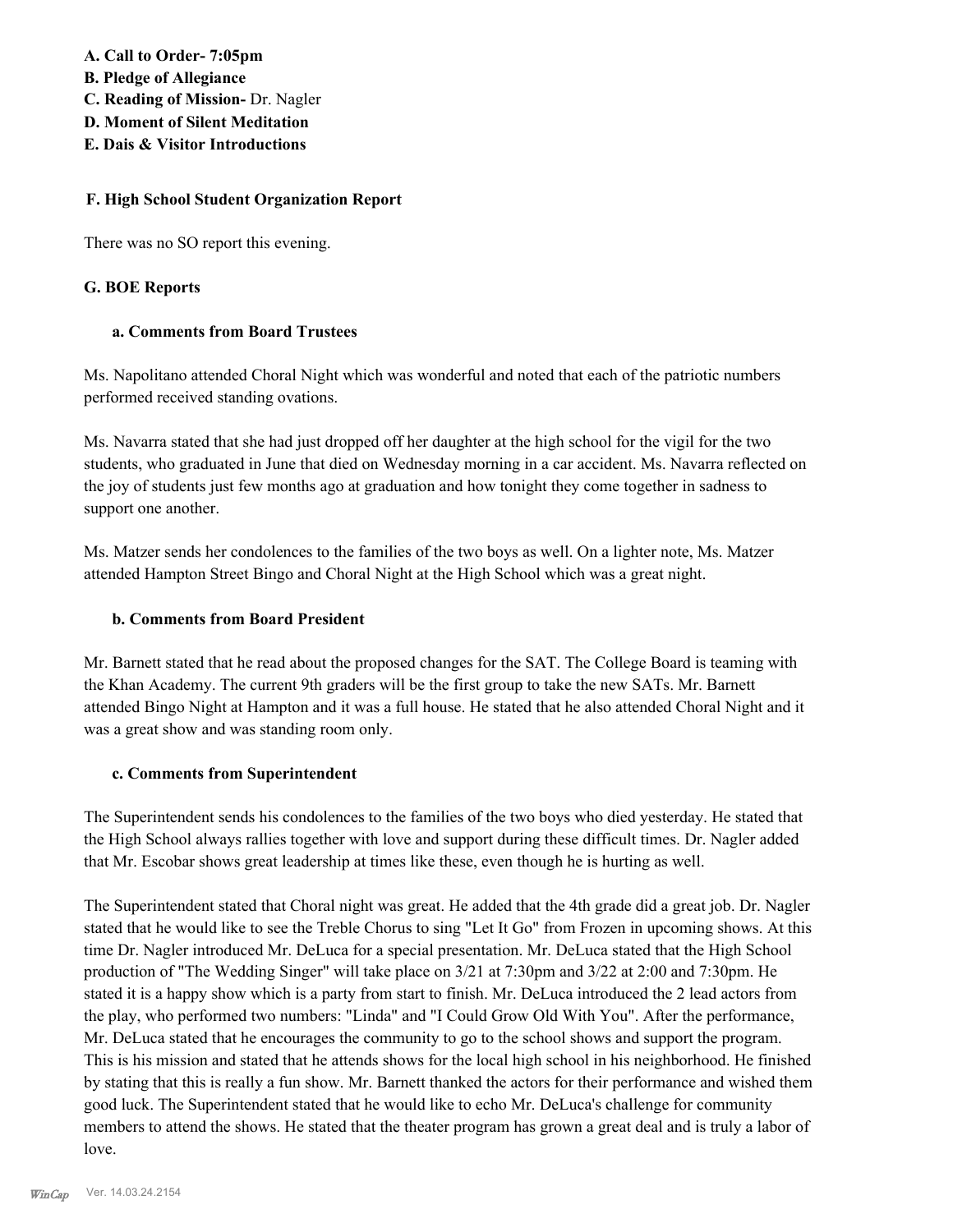Dr. Nagler stated that students will have a snow day to make up on Friday, May 23rd. The Superintendent stated that on March 21st, there will be a special event at the Middle School in which they will receive the Apple Award and there will be approximately 40 guests. Dr. Nagler stated that the County Art Show at Adelphi will take place on Sunday and about a dozen Mineola students will participate.

#### **H. Old Business**

Mr. Barnett asked if there was any old business but the Board members had none at this time. Mr. Barnett stated that a date has been set for the Policy Review meeting and it will take place on March 27 at 7:00pm in the Willis Avenue 2nd fl. Board Room.

#### **I. New Business**

#### **Employee Agreement**

**RESOLUTION # 45- BE IT RESOLVED** that the Board of Education hereby authorizes the Board President to execute an Employment Agreement with Jack Waters, Assistant Superintendent for Finance and Operations, the terms of which have been reviewed by the Board in Executive Session.

**Motion:** Nicole Matzer **Second:** Patricia Navarra

Discussion: The Superintendent stated that this Employee agreement as well as the next one are being settled before the budget is finalized, which gives an accurate picture of the salaries. They are both three year agreements and reflect a 2% increase and the option for buying back days has been eliminated from each agreement. There was no further discussion.

| <b>Yes:</b> | William Hornberger    | No: | None |
|-------------|-----------------------|-----|------|
|             | Nicole Matzer         |     |      |
|             | Patricia Navarra      |     |      |
|             | Christine Napolitano  |     |      |
|             | <b>Arthur Barnett</b> |     |      |
|             |                       |     |      |

**Passed:** Yes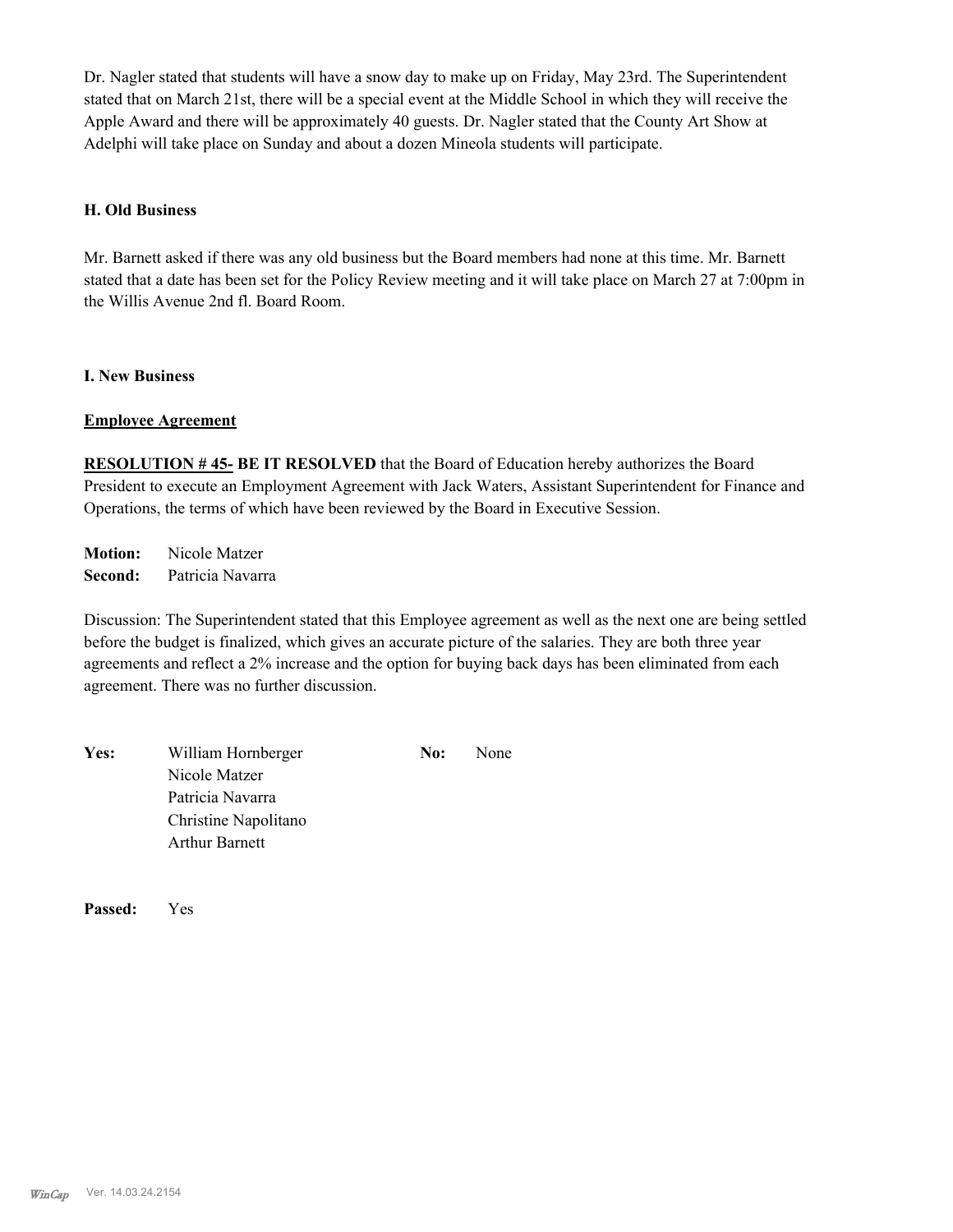#### **Employee Agreement**

**RESOLUTION # 46- BE IT RESOLVED** that the Board of Education hereby authorizes the Board President to execute an Employment Agreement with Patricia Burns, Assistant Superintendent of Curriculum and Instruction, the terms of which have been reviewed by the Board in Executive Session.

**Motion:** Patricia Navarra **Second:** Christine Napolitano

| Yes: | William Hornberger    | No: | None |
|------|-----------------------|-----|------|
|      | Nicole Matzer         |     |      |
|      | Patricia Navarra      |     |      |
|      | Christine Napolitano  |     |      |
|      | <b>Arthur Barnett</b> |     |      |
|      |                       |     |      |

**Passed:** Yes

#### **J. Consensus Agenda**

**RESOLUTION # 47-BE IT RESOLVED** that the Board of Education approves the consensus agenda items J.1.a. through J.4.a.2., as presented.

**Motion:** Christine Napolitano **Second:** Nicole Matzer

| <b>Yes:</b> | William Hornberger    | No: | None |
|-------------|-----------------------|-----|------|
|             | Nicole Matzer         |     |      |
|             | Patricia Navarra      |     |      |
|             | Christine Napolitano  |     |      |
|             | <b>Arthur Barnett</b> |     |      |
|             |                       |     |      |

**Passed:** Yes

# 1. **Accepting of Minutes**

That the Board of Education accepts the minutes of the January 30, 2014 Business Meeting as presented. a.

# 2. **Instruction**

- a. Appointment(S) Perm Sub
- That the Board of Education approves the appointment of Dana N. McDonough, to the position of Permanent Substitute Teacher, at Hampton Street, effective March 7, 2014 to May 31, 2014. Salary: \$100 per day 1.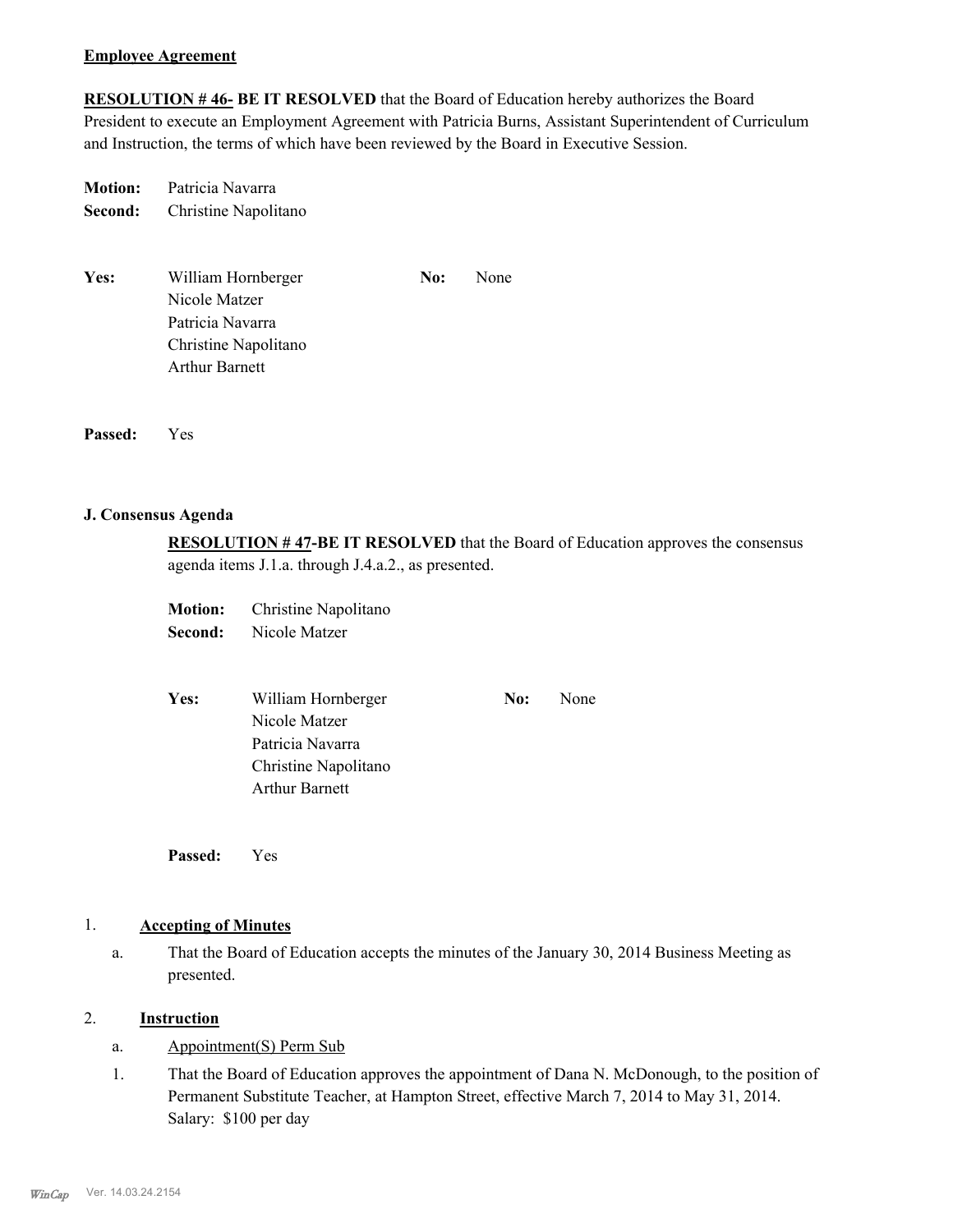# 3. **Civil Service**

- a. Appointments
- That the Board of Education approve the appointment of Renee Ryan, to the position of Clerical Substitute, effective March 3, 2014. Salary is \$12.32 per hour. 1.
- b. Leave(s) of Absence
- That the Board of Education approve a paid Medical Leave of Absence to Henry Holler, Cleaner at Jackson Avenue School, effective January 13, 2014 through March 12, 2014. 1.

# 4. **Business /Finance**

# a. **Budget Appropriation Adjustment**

1. That the Board of Education approves the acceptance of revenue from (Instrument Rentals) in the amount of \$43,570.00 and makes an appropriation increase adjustment to the following Budget Code: A2110.416.00.2330.

2. That the Board of Education approves the transfer of funds, in the amount of \$170,000 from Budget code: 2630 408 00 2930 to Budget code: 2630 498 00 2930 to move the remaining CORE contract to BOCES; CORE Technology is now part of Boces contract.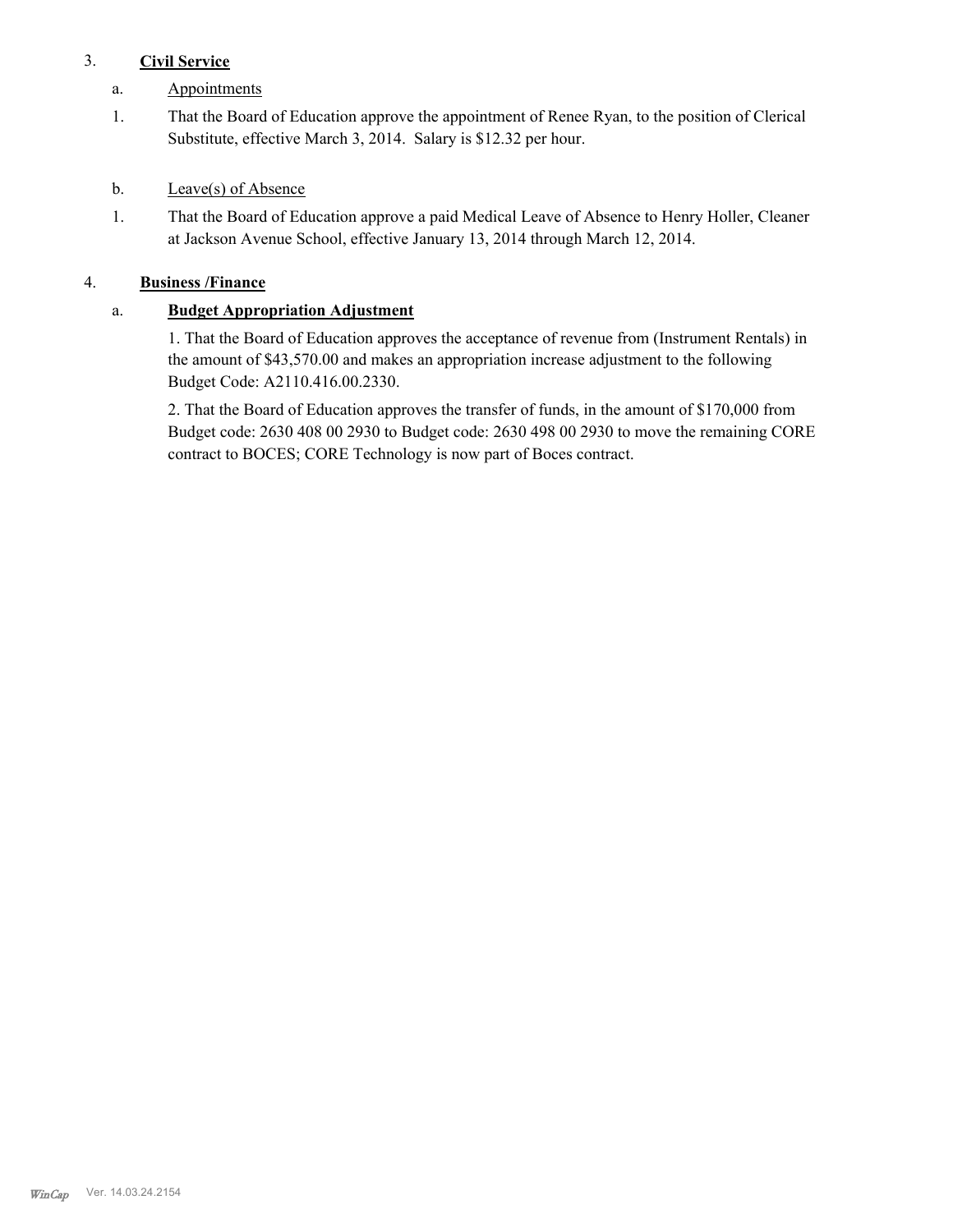#### **K. Superintendent's Report**

Superintendent of Schools' Reports for 3/6/14 Presentations:

1. Budget Highlights

2. Strategic Objective Report

The first presentation tonight by the Superintendent is the "Proposed 2014- 2015 Budget Highlights". \*This presentation can be found on the website, on the Board of Education page, under the heading presentations. The proposed budget for the 2014- 2015 school year is \$87,569,041, with a budget to budget increase of 1.65%. The allowable tax levy increase is 1.46% and the proposed levy is 1.46% (use \$250,000 of fund balance achieved through teacher contract settlement). The State Aid, according to the Governor's proposal is \$5,623,800. The Superintendent highlighted some items from the proposed budget. All current educational and co-curricular programs will be continued as well as all extra-curricular and athletic programs. It maintains staff and professional development and continues the expansion of the district technology program. The proposed budget contains the following curricular enhancements: expand existing pre-k program to 5 day 1/2 day for all students; outsource UPK to offer 54 full day seats; expand dual language into Meadow and Jackson; continuation of Kid Knowledge Science program in pre-k through grade 2 and continuation of science lab for grades 3-7; and full implementation of Common Core Curriculum in ELA and math. The following are Operational items in the proposed budget: continue 5 year Bus Replacement program- replace 2 large buses and a new truck for facilities including a new plow and sander. The facilities upgrades include: new seats and flooring for the MS auditorium; new public address system for Hampton Street; expand district wide monitoring to include water, temperature and boiler alerts; and air conditioning for non-instructional spaces at Meadow, Hampton and Jackson; and maintain 4% fund balance. The proposed budget also allocates \$217,000 for equipment. The Superintendent will present a list of equipment at the next meeting.

The second presentation this evening is "Mineola School District Strategic Objectives 2013- 2014" by Patricia Burns. \* This presentation can be found on the District website on the Board of Education page, under the heading presentations. Ms. Burns displayed the Strategic Objectives for the district and briefly explained each one. The District will establish benchmark measures for each student in Math and ELA. Using these indivdual benchmark scores, students in conjunction with teachers and parents, will be required to set academic goals that will demonstrate growth. The District will establish a list of positive character traits. Schools will establish programs that recognize and record students that exhibit these traits. The District will provide opportunities for students to contribute to their community and encourage them to do so. In conjunction with the District's K-12 research guide, students will continually seek and access information from a variety of sources related to questions about which they are curious. The District will continue to value technology as a tool to foster 21st Century skills. The District will aspire to implement technology K-12 as a means to engage students in content curriculum.

Ms. Burns discussed the second objective which deals with positive character traits. At Meadow Drive and Hampton Street, all students participate in an ELA unit designed to encourage kind and considerate behavior; Bucket filling activities throughout the year; anti-bullying workshops and students at Hampton created a mural about kindness for their cafeteria. At Jackson Avenue, all PE classes incorporate virtues of good character into their program; student council representatives planned an opening assembly and provided examples of outstanding character; and each class created "medals of character" and pledged to demonstrate these traits. At the Middle School, every student in the students participates in ROCK! (Recognizing Outstanding Character in Kids!). At the High School, approximately 100 students participated in the Anti-Bullying Program and all students have an opportunity to spread the "message" through artwork, photographs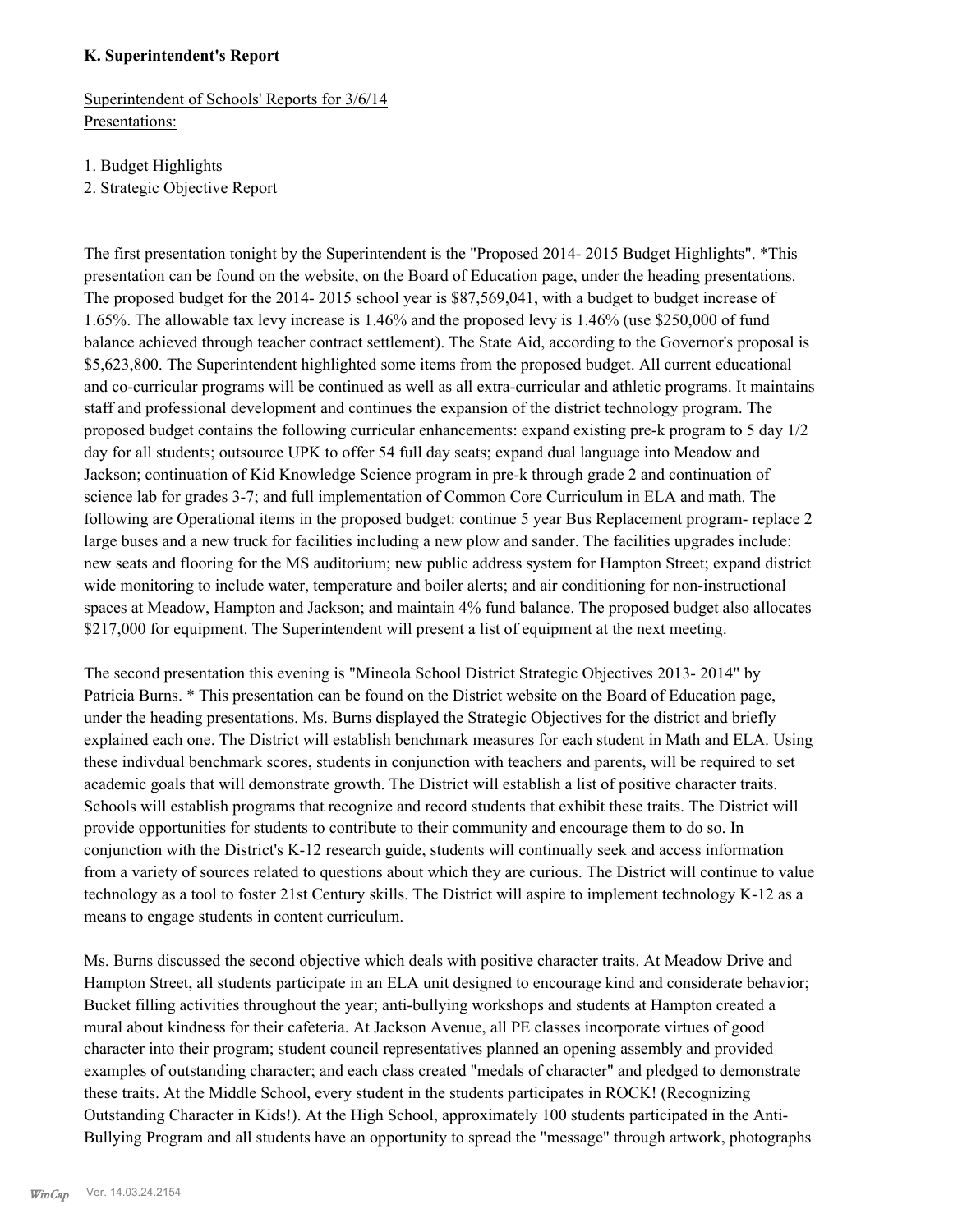and quotes displayed throughout the building.

Next, Ms. Burns discussed contributions to the community. Students in grades K-2 in Meadow and Hampton participate in the following: donate food baskets, clothing, books and toys to needy families through events such as the Giving Tree and Book Fairies. Students create Valentines for Vets, Jump Rope for Heart and collect Pennies for Patients. At Jackson Avenue, students participate in community service projects, UNICEF, Thanksgiving food drive, and Food for the Heart. Students create Valentines for Vets and donated hundreds of books through Book Fairies. The third grade students created an Environmental Club and spend time beautifying their school. At the Middle School, approximately 20% of students belong to one of the afterschool clubs that promote tolerance, good character and raise awareness about building healthy relationships with others. At the High School, 50% of the students make connection with others in a variety of ways through clubs and the Student Service Center.

Ms. Burns next presented on Research Projects in grades K-4 at Hampton, Meadow and Jackson. Research projects are aligned with CCS and embedded in the ELA units of study. In grades 3 and 4, students create projects in Keynote, I Movie, Doceri and Show Me. Every Grade 2 and Grade 4 student, in conjunction with their classroom teacher and the school librarian, learn to create a research guide, navigate databases, write keyword notes, pose and answer questions about a topic, create and present a final project. The students are picking their own topics. Ms. Burns reported that she attended training in Albany which stressed the importance of students doing research on topics of their choice. At the Middle School, all students are required to incorporate multiple sources to write essays on specific grade level topics; every student in 7th grade will complete a research project on the topic of their choice; and students in Humanities classes research an extraordinary American in order to create a Weebly. At the High School, all grade 12 students must complete a senior project and examples of projects were given.

The Superintendent stated that Strategic objectives were adopted in June and we are very committed to keeping track of the progress on each of the objectives. Dr. Nagler will be addressing the fifth objective of technology in April and will recap all that has occurred this year. The Superintendent presented on the first objective of benchmark measures in Math and ELA. The benchmarking process for the district utilizes the NWEA, which tests the students three times during the school year. Students are tested at the beginning of the year to determine where we are starting; the middle (which was recently completed) in order to get a pulse of how students are progressing and in the spring to determine the progress for the year. He reported that there was a challenge this year because NWEA stopped the quadrant reports. Dr. Nagler stated that we contracted with NWEA to produce these reports for us. The problem is that NWEA does not do a mid-year report. The Superintendent stated that this year NWEA did a linking project to determine the correlation between NWEA and the State scores. They needed to adjust the percentiles to match the State scores for example, the reading average percentile is 73%. Dr. Nagler displayed the NWEA scores and stated that the good news in these charts is that there is very good percentage of growth (# of students meeting target mid-year). He added that the growth number is very positive but is not a real indicator of proficiency. Both Meadow Drive and Hampton Street, show a high growth index. It was reported that Jackson Avenue, also had a high percentage of growth. At the Middle School, there was nice growth and the 7th grade is making gains and is ahead of pace. Dr. Nagler stated that we have met or exceeded expected growth for the end of the year at every grade level (according to mid-year testing). He cautioned that proficiency is not listed for mid year report. At each school, teachers are now working with students that are not meeting norms or showing growth. Mr. Hornberger asked how growth is defined. The Superintendent stated that National growth is based upon the scores of all student across the nation that took the NWEA's. The growth numbers are real and the District has embraced the NWEA's because they show student growth. Ms. Napolitano asked how many years the District has used the NWEA test and it was three years. Ms. Napolitano also inquired if we compare the same student over the years. Dr. Nagler stated that we can compare proficiency but not growth year to year. The Superintendent stated that currently we are looking into how this data translates into standards and how